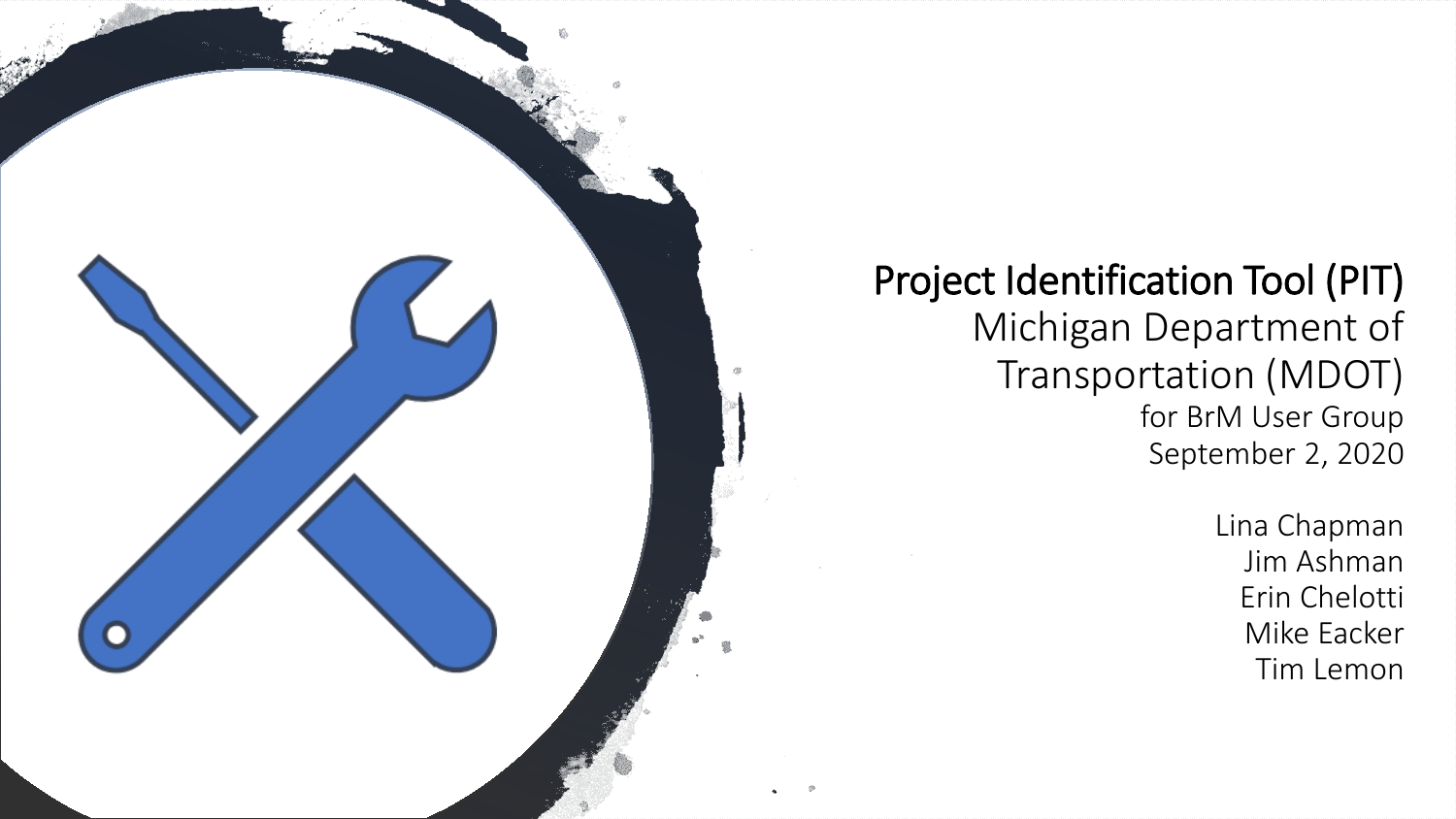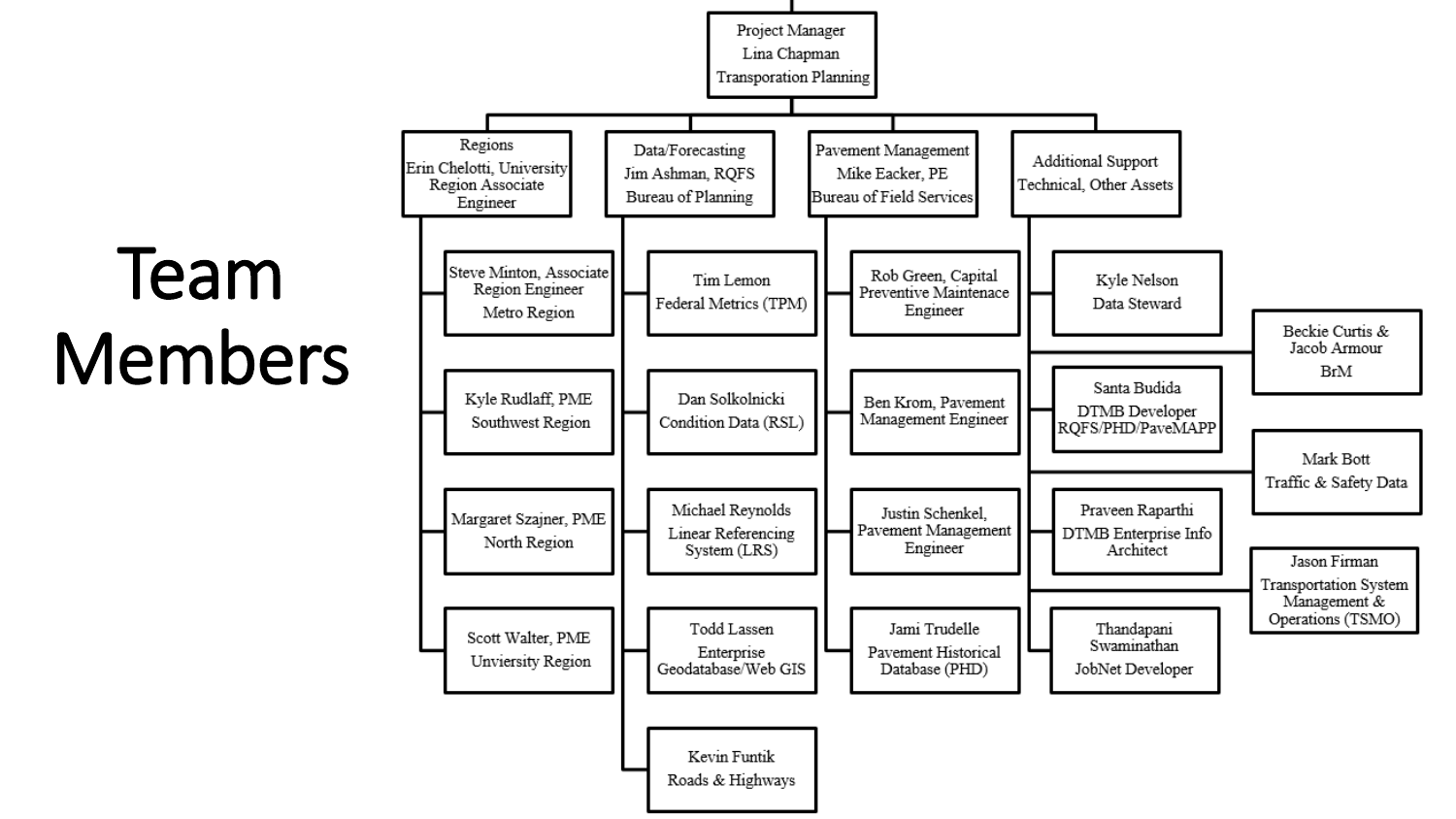#### Business Need for the Project

- Core responsibility of the department is to maintain pavement assets
- Five-Year Transportation Program pulls projects selected in the prior year Call for Projects process.
- Assist Region System Managers in:
	- Identifying candidate pavement sections
	- Identifying best fix for those sections and recommend projects
	- Ranking those projects based on cost/benefit
- Assist central office planning staff in:
	- Forecasting pavement conditions and running scenarios based on Remaining Service Life (RSL) and Pavement Condition Measures (PCM)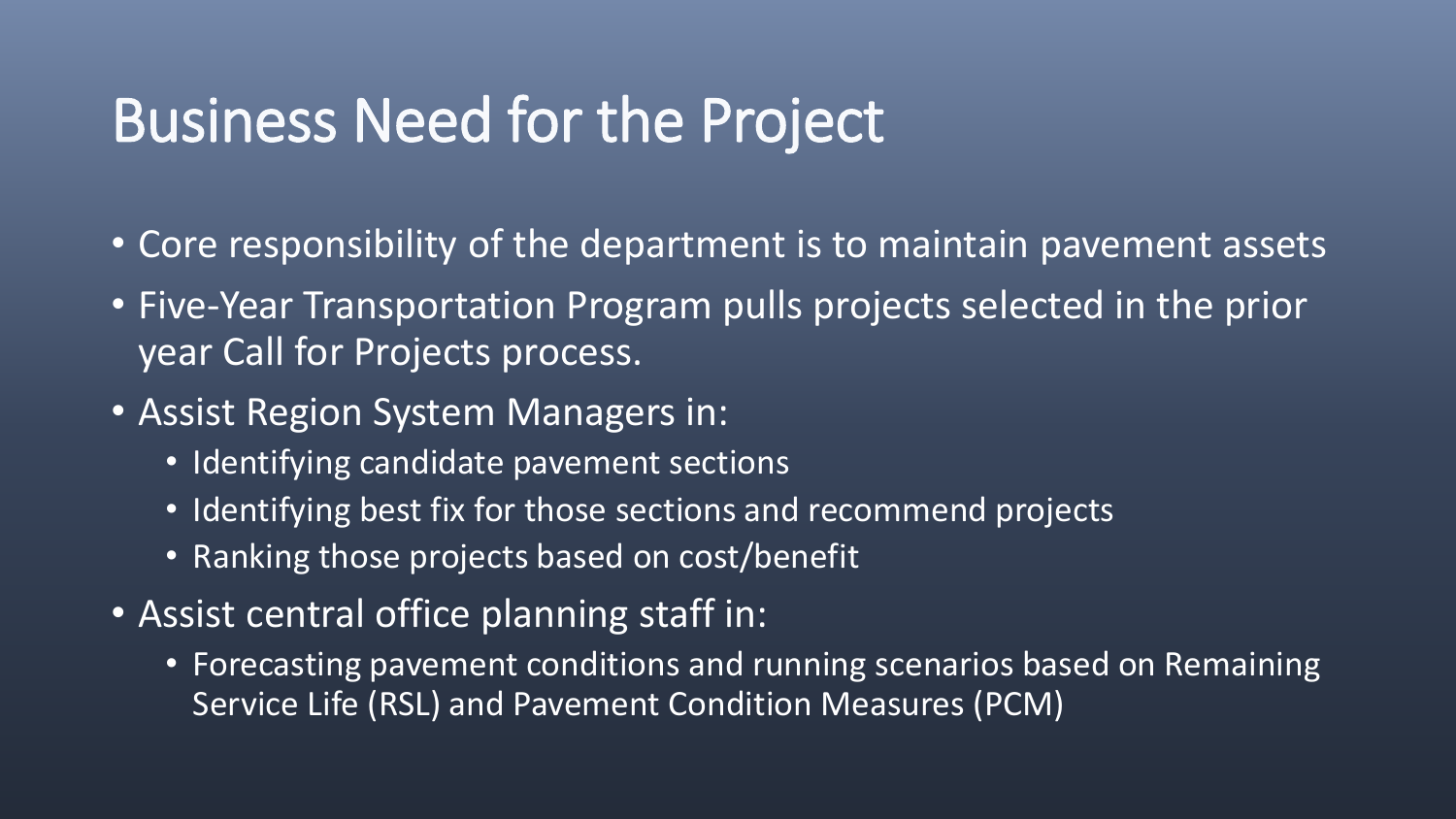#### **Call for Projects Process**

Including Implementation of the Project Identification Tool Yellow Glow Indicates Public involvement with RTF and MPO Partners

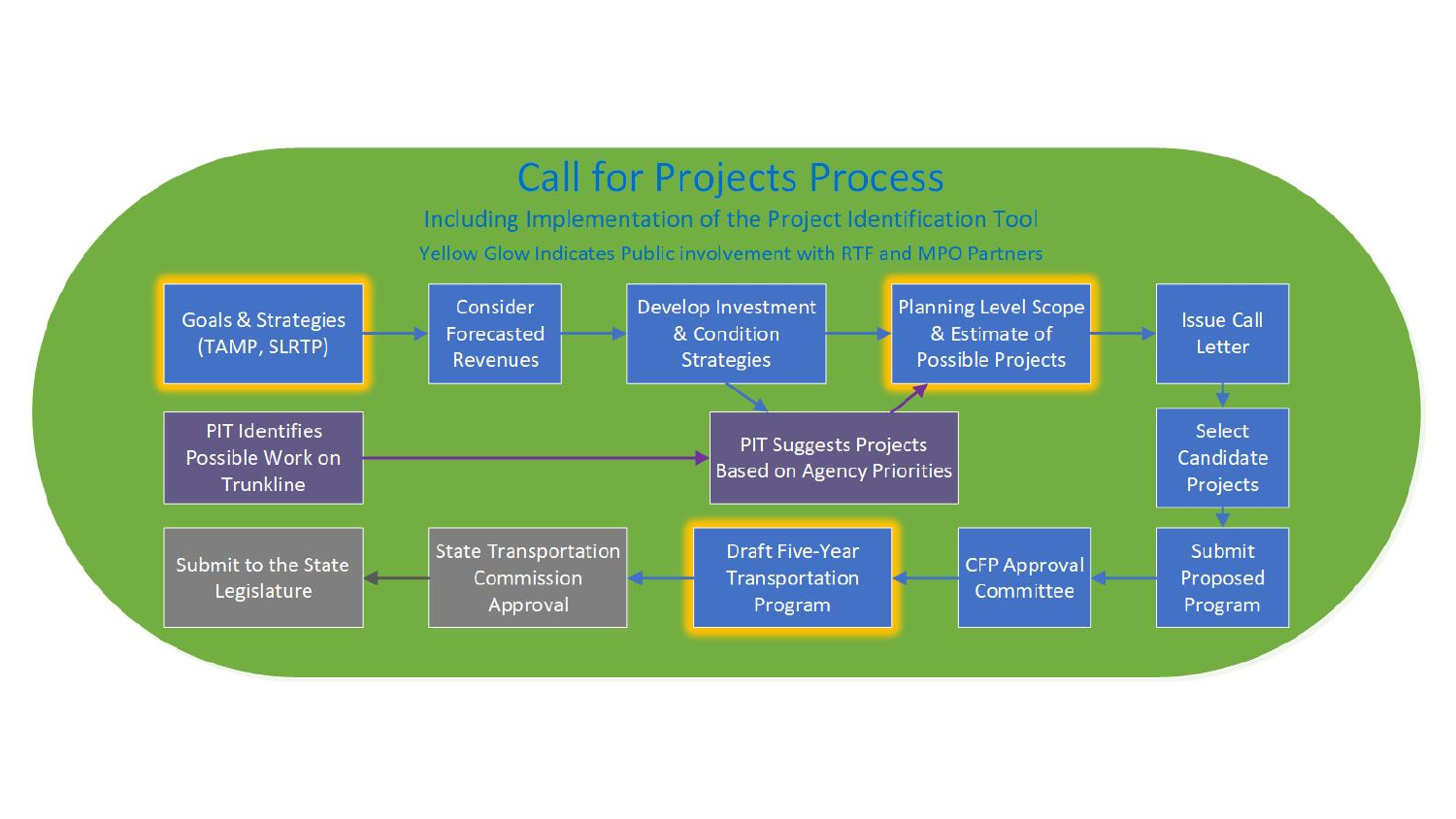## Total Project Cost & Overall Schedule



\$2.6M PROJECT STATE PLANNING & RESEARCH PROGRAM

PROJECT BEGAN APRIL 2020 COMPLETION BY FEBRUARY 2022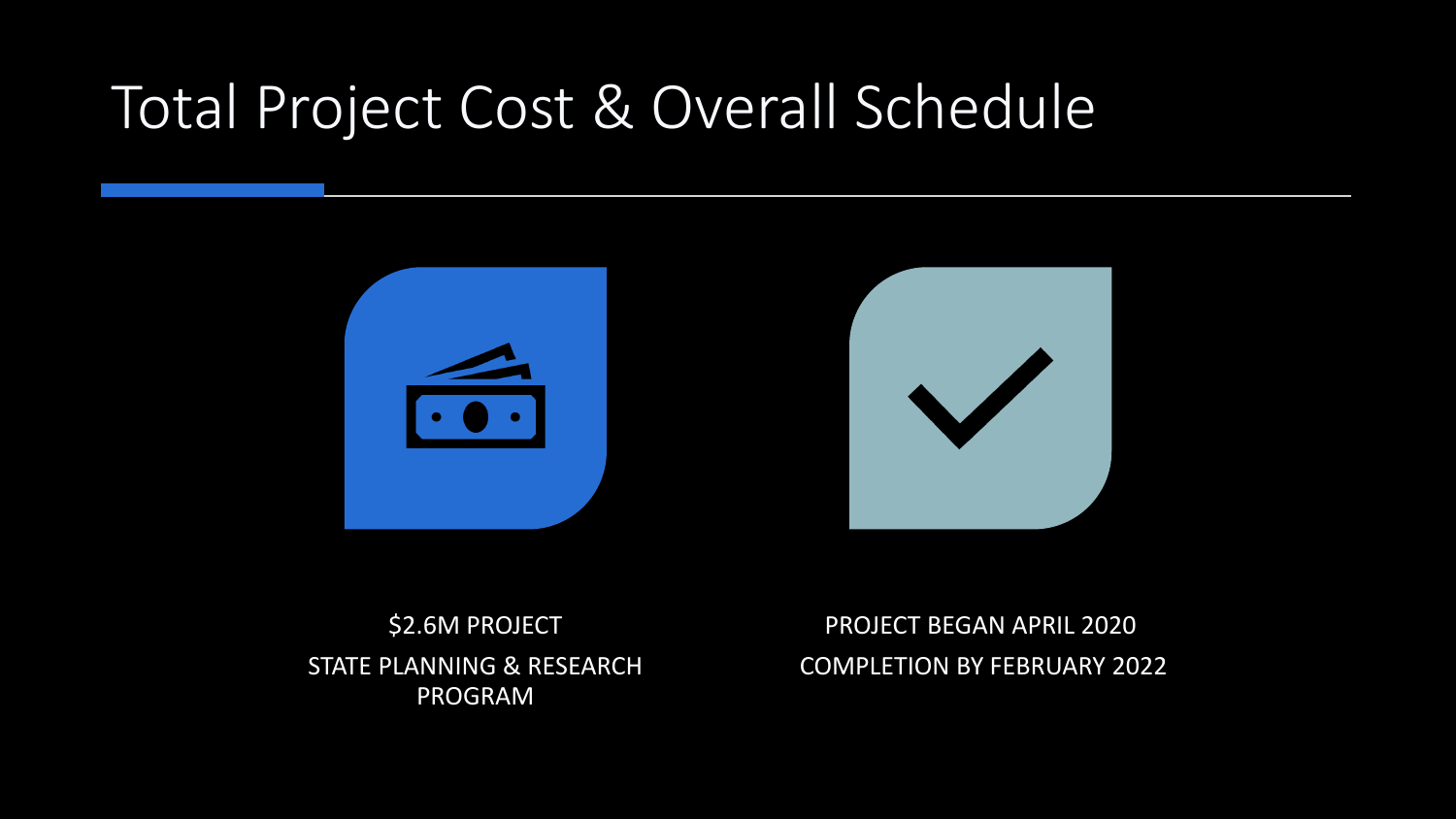# Objectives of the PIT

| Identify   | Identify candidate pavement projects                                                                                                                           |
|------------|----------------------------------------------------------------------------------------------------------------------------------------------------------------|
|            |                                                                                                                                                                |
| Prioritize | Prioritize projects based on cost/benefit analysis                                                                                                             |
|            |                                                                                                                                                                |
| Optimize   | Optimize projects based on set goals and available funding                                                                                                     |
|            |                                                                                                                                                                |
| Forecast   | Forecast pavement condition based on Remaining Service Life (RSL) and new federal<br>metrics: International Roughness Index (IRI), Cracking/Rutting, Faulting. |
|            |                                                                                                                                                                |
| Connect    | Connect multi-source data (pavement, bridge, safety, operations) to identify multi-asset<br>projects                                                           |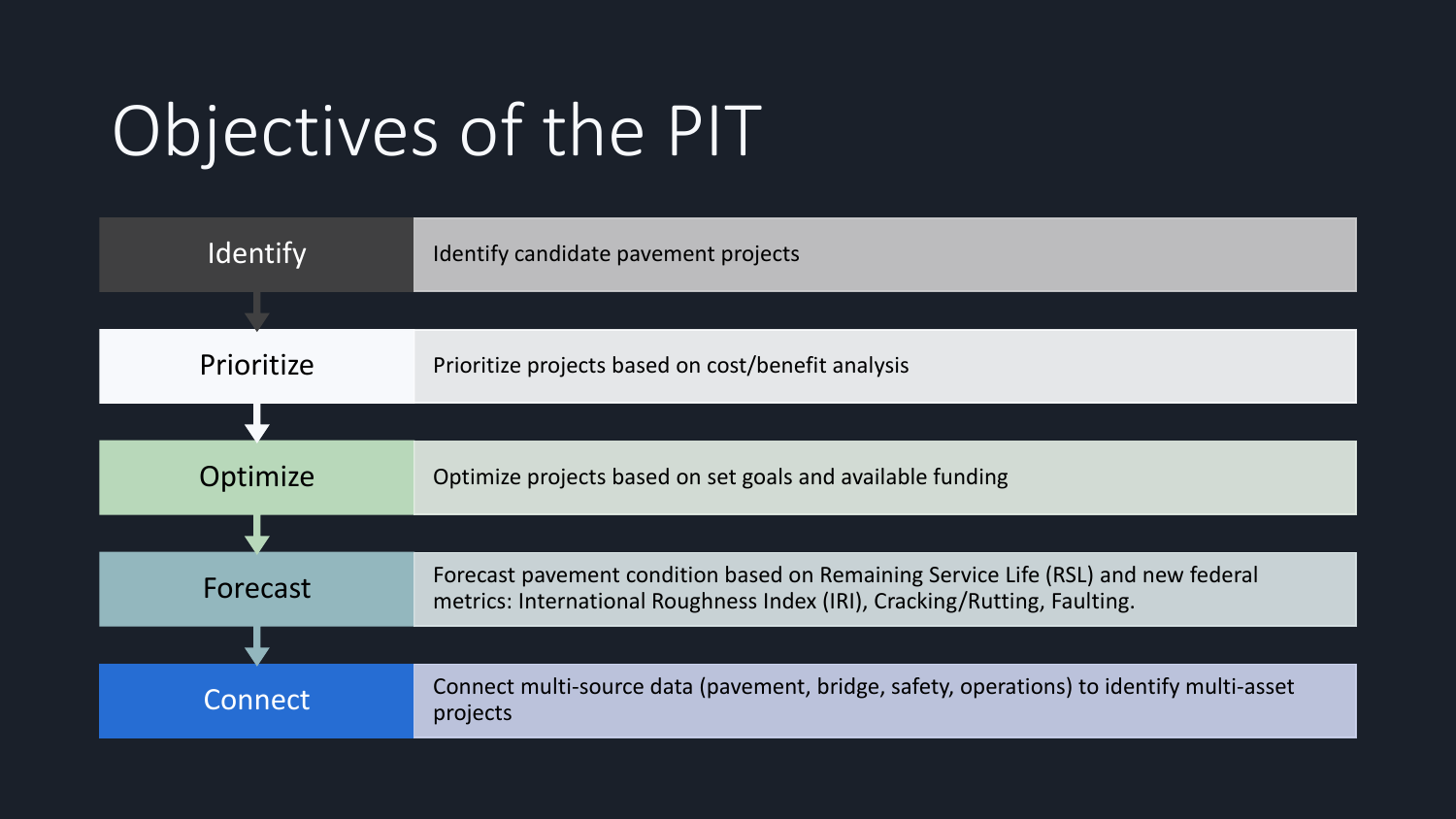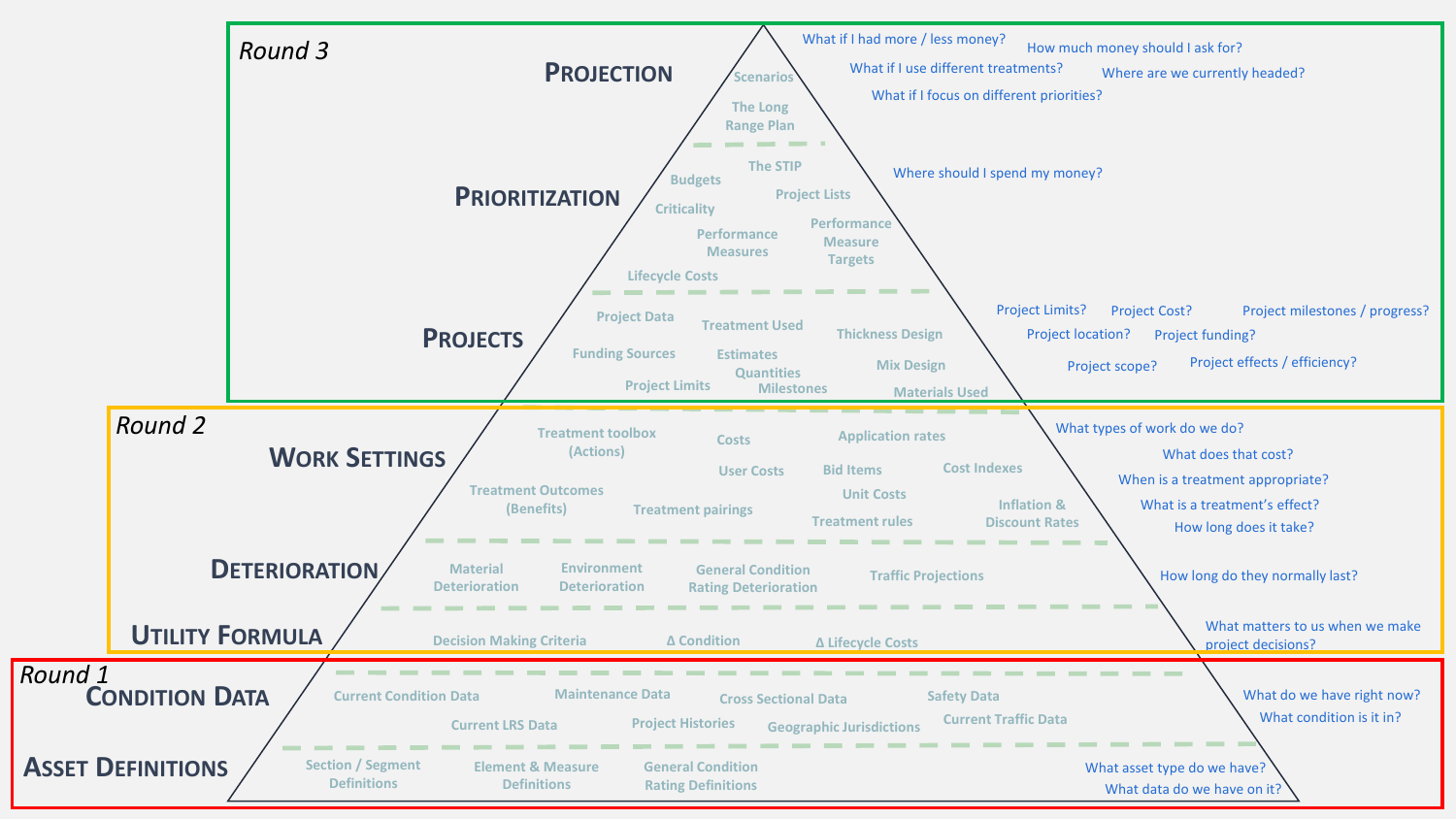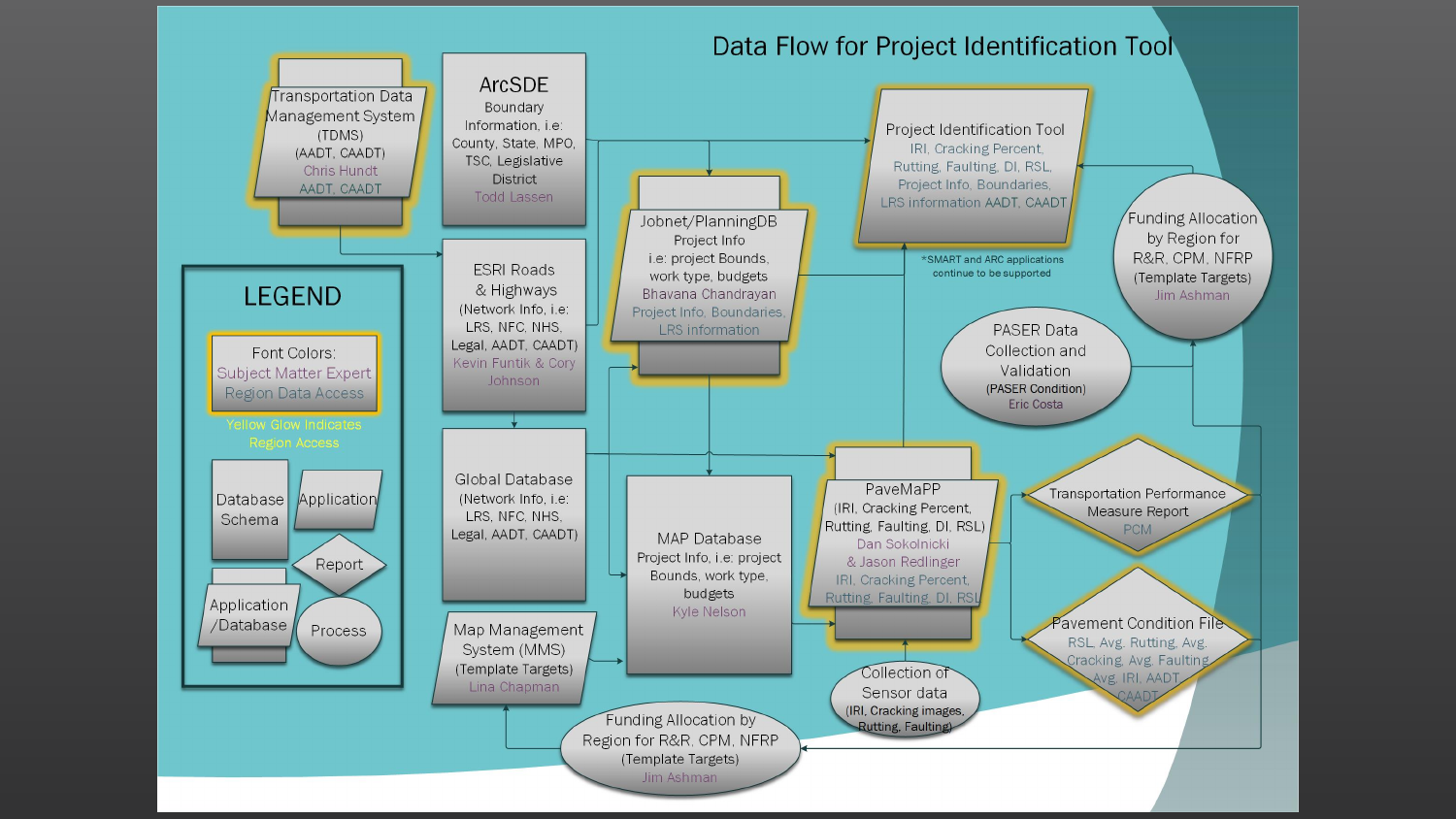## High-Level Project Schedule

| Round 1<br><b>April 2020</b><br>Complete | <b>Virtual Session</b><br><b>Pavement List Screen</b><br>$\bullet$<br><b>Segment Manager Screen</b><br>$\bullet$<br><b>Asset Link Manager Screen</b><br>$\bullet$<br><b>Element &amp; Metric Deterioration Screen</b><br>$\bullet$<br><b>General Condition Rating Builder</b><br>$\bullet$<br>Module <sup>'</sup>                                   | <b>FDS Creation/Review</b> | <b>Requirements Gathering</b><br><b>Screen Design Review</b>                               | Development                                                                                |                               | <b>Testing</b> |  |                |
|------------------------------------------|-----------------------------------------------------------------------------------------------------------------------------------------------------------------------------------------------------------------------------------------------------------------------------------------------------------------------------------------------------|----------------------------|--------------------------------------------------------------------------------------------|--------------------------------------------------------------------------------------------|-------------------------------|----------------|--|----------------|
| Round 2<br>August 2020<br>Complete       | <b>Virtual Session</b><br><b>Inventory Screen</b><br><b>Base Inspection Module</b><br>Utility, Utility Weight Profiles, and Analysis Module<br><b>GCR Deterioration - Stepped/Linear Screen</b><br><b>Benefits Modules</b><br><b>Actions Screen</b><br><b>Network Policies Module</b><br>Lifecycle Policies Module<br><b>Funding Sources Screen</b> |                            | <b>Requirements Gathering</b><br><b>Screen Design Review</b><br><b>FDS Creation/Review</b> |                                                                                            | Development<br><b>Testing</b> |                |  |                |
| Round 3<br><b>TBD</b>                    | <b>Virtual Session</b><br><b>Projects Module</b><br><b>Prioritizer Screen</b><br>Analysis - Single Segment Screen<br>Pavement Optimizer Module                                                                                                                                                                                                      |                            |                                                                                            | <b>Requirements Gathering</b><br><b>Screen Design Review</b><br><b>FDS Creation/Review</b> |                               | Development    |  | <b>Testing</b> |